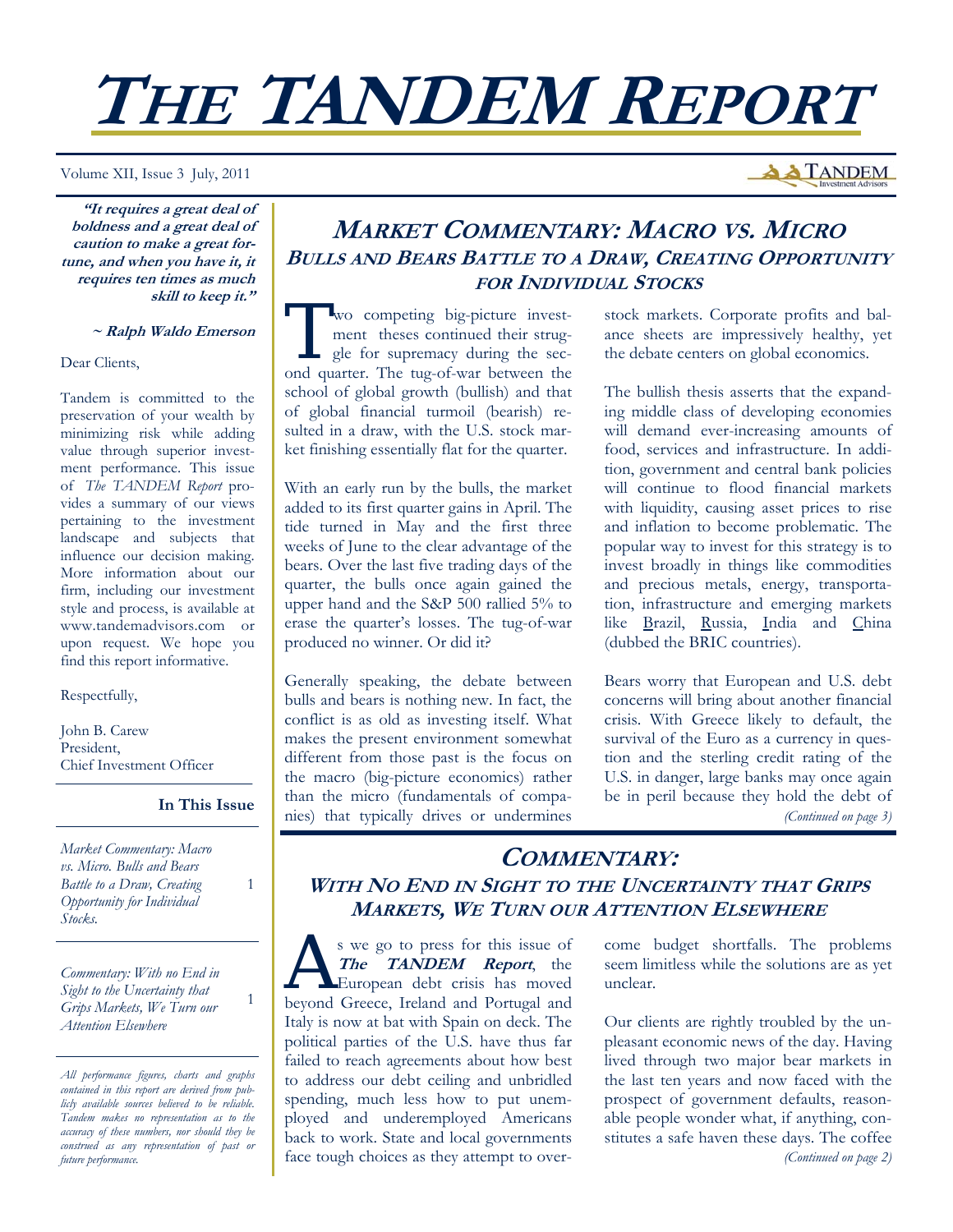## **COMMENTARY (CONTINUED)**

## *(Continued from page 1)*

can and mattress hold appeal not seen in many generations.

We understand these concerns. Times are indeed uncertain. Yet try as we might, we can think of no financial crisis in history that was as widely anticipated as the one many suspect is about to unfold. The Crash of '29, Black Monday 1987, the Tech Bubble/9-11 and the Great Recession of 2008 only garnered this much public attention *after* the fact. Few foresaw the looming disasters. If history is to be our guide, the crisis to fear is the one we don't see coming.

Investors must act with confidence and clarity of purpose. Today's economic issues make this challenging, but not impossible. Our methodology has worked for more than twenty years regardless of the economic backdrop. We continue to invest today as we always have - identifying reasonably priced stocks of companies that consistently grow earnings and dividends (if they are paid).

Sometimes bad news attaches itself to investor psyches and blocks their recall of what they would otherwise know to be true. So permit us to recount the experiences of our clients through the worst financial crisis since the Great Depression. The table below is provided by the independent inthat our investment methodology has historically produced results quite different from the broader stock market in troubled times. The reason is simple. The companies we invested in for our clients continued to earn money, grow earnings, remain financially healthy and increase dividend payouts where dividends were paid. Stock prices of such companies are certainly influenced in the short term by the movements of the broader market (like the baby being thrown out with the bath water). But given time, the soundness of these companies limits the severity of the decline and reduces the recovery time required. This has supported our portfolios through many downturns and we expect it will do so again in the future.

One other important aspect to consider in Tandem's demonstrated ability to negotiate past downturns is our sell discipline. We do not make market forecasts. In fact, we are market agnostic. However, we place what are known as stops (potential sell prices should stock prices decline) below the market price of many of our stocks. If prices rise, our stops rise too. But if prices fall, as they did in 2007 and 2008, our stops trigger sales of 25% of any given stock. Thus, it is no coincidence that most of our clients' stock portfolios held in excess of 20% cash in the summer of 2008. Stock prices hit our stops *before* the crisis magnified and our clients were protected from the extent of the down-

| Drawdown (Decline) July 2007 - March 2011 |              |                            |                          |                                      |                    |  |  |  |  |  |  |
|-------------------------------------------|--------------|----------------------------|--------------------------|--------------------------------------|--------------------|--|--|--|--|--|--|
|                                           | Max Drawdown | Max Drawdown<br>Begin Date | Max Drawdown<br>End Date | Max Drawdown<br><b>Recovery Date</b> | High Water<br>Mark |  |  |  |  |  |  |
| Tandem Large Cap Core                     | $-24.75%$    | Oct 2007                   | Mar 2009                 | Mar 2010                             | Jan 2011           |  |  |  |  |  |  |
| Tandem Equity                             | $-32.28%$    | Oct 2007                   | Mar 2009                 | Dec 2010                             | Jan 2011           |  |  |  |  |  |  |
| <b>S&amp;P 500</b>                        | $-45.80\%$   | Oct 2007                   | Mar 2009                 | N/A                                  | <b>Jul 2007</b>    |  |  |  |  |  |  |

*Created with Zephyr StyleADVISOR. Manager returns supplied by: Zephyr. Returns are gross of fees, or "Pure" Gross and represent the performance of Tandem's Large Cap Core and Equity Composites. Tandem maintains many composites representing the various styles of portfolio management Tandem offers clients. These are but two and may not reflect actual client experiences. Performance will be reduced by management fees and past performance is no guarantee of future results. For complete composite and performance information, including compliance with GIPS, please contact Billy Little, CFA at wlittle@tandemadvisors.com or (843) 720-3413.* 

vestment manager research firm Zephyr and is designed to demonstrate the size of the decline in portfolio value (drawdown), the duration of the decline, the time required to return to previous levels and the date at which an all-time high was established. Tandem's clients experienced declines far less severe (1st column) than the stock market (S&P 500), with recovery coming for Tandem clients by year-end 2010. The S&P has yet to reclaim its July, 2007 high water mark. According to Zephyr, Tandem's clients reached a new high water mark in January of 2011. As this data only goes through March, we must note that Tandem's new high water mark is June, 2011 while the S&P's remains July, 2007.

This data is relevant because it is important to understand

side that resulted from the failure of Lehman Brothers in September, 2008. And we did this without anyone at Tandem making a "market call". We allowed our discipline to work , much as we did in 1999 and 2000. We believe the process is repeatable because it is not based on the luck or skill of any individual to foresee what lies ahead. Rather, it is a strict discipline, tested by time, that allows our individual stocks to dictate the appropriate course of action.

So what is a safe haven today? Is it a CD? Maybe. For investors concerned enough to earn such a paltry rate in exchange for the likelihood of at least preserving their principal, perhaps CDs do provide a safe haven. The same can be said of Treasury Bills, Notes and Bonds, as well as Corpo- *(Continued on page 4)*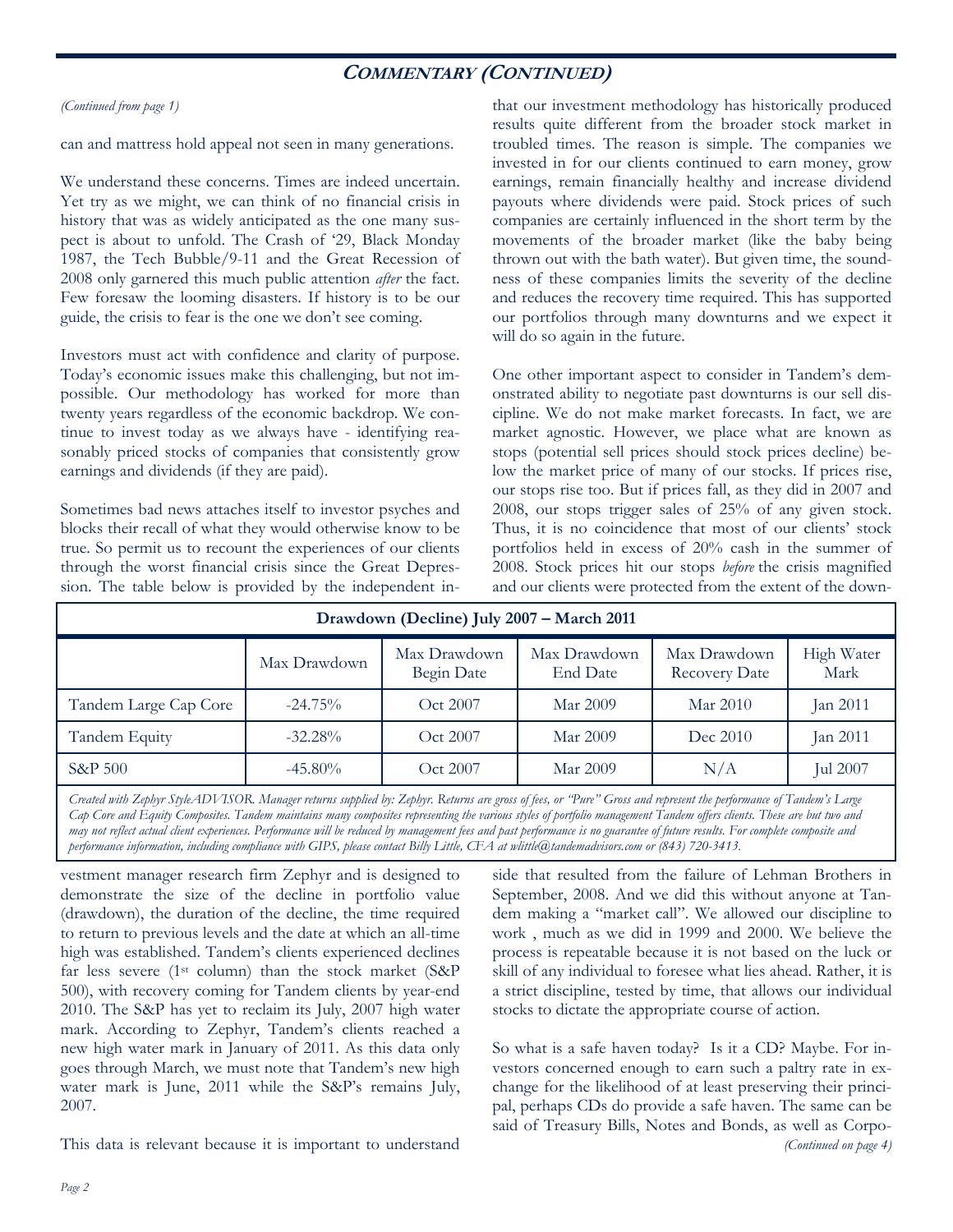## **MARKET COMMENTARY (CONTINUED)**

#### *(Continued from page 1)*

these nations on their books. The investment strategy for those concerned about a looming financial crisis is tricky because it is hard to know which currencies and assets are "safe". Gold, short-term U.S. Treasuries and the Swiss Franc have been favored safe havens.

The three charts below illustrate that, for the second quarter at least, the bullish thesis took it on the chin. The S&P 500 bested the BRICs and most commodities other than Gold. The bears like gold too, but major currencies also outperformed the S&P and the U.S. Dollar Index. Although not illustrated, short-term U.S. Treasuries posted modest gains. So for the second quarter, it would appear that bears held the upper hand on the strategy front, if not in the S&P action.

We follow a third school of thought. Overlooked by these lofty theories about possible economic outcomes is the performance of individual stocks that are not influenced by *(Continued on page 4)* 

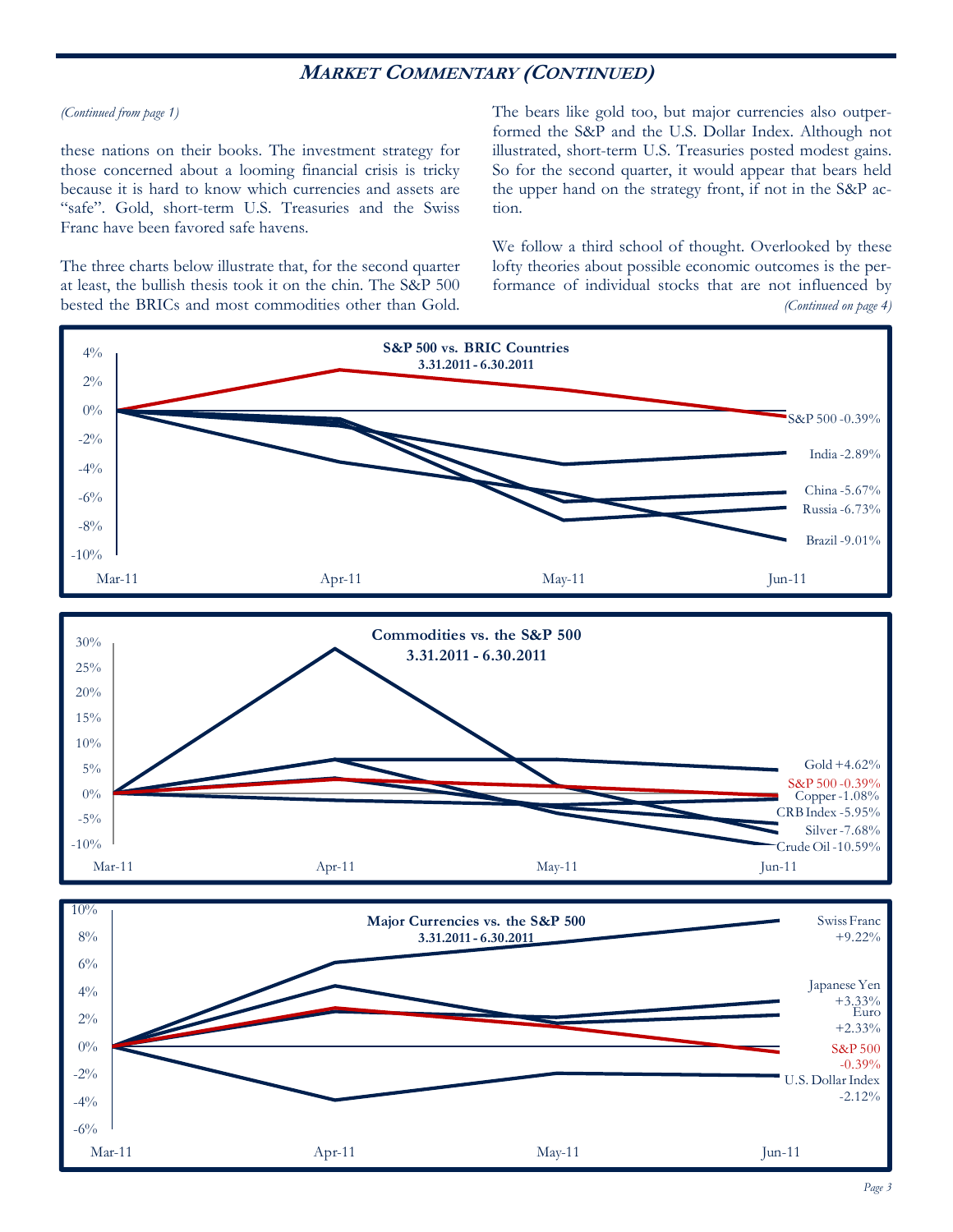## **MARKET COMMENTARY (CONTINUED)**

#### *(Continued from page 3)*

Greece, government policies or anything other than their own ability to grow their business. And for companies such as these, the second quarter was quite good.

Tandem bases its investment philosophy on the premise that companies that demonstrate the ability to consistently grow their earnings and dividends regardless of economic climate will ultimately reward their shareholders. The table to the right illustrates this point. The stocks in this table are core holdings in our clients' portfolios. Of the 46 companies, 34 of them, or 74%, outperformed the S&P 500 for the quarter. The average appreciation of all 46 stocks was 3.63%, well ahead of the S&P's -0.39%.

We do not believe in touting quarterly performance. The vagaries of the market can make today's winners tomorrow's losers. However, in this case, quarterly performance can serve to illustrate an important point.

The success of individual companies is being overshadowed by macro thought. Investors are focused on the big picture, often neglecting the smaller success stories taking place. The companies in the table on the right represent a crosssection of industries. There are health care companies like Thermo Fisher, Novartis and Becton Dickinson. There are retailers like O'Reilly Automotive, TJX and Tractor Supply. And there are Consumer Products companies like Brown Forman, Colgate and Smucker. Greek debt is of little concern to their respective managements. They operate in their own space and control their own destiny. Some of these companies have little or no international exposure, while others conduct the majority of their business overseas. The only common thread among them all? They consistently grow their earnings and dividends (for those that pay them), and as a result, reward their shareholders.

Companies are successful for a variety of reasons, but the best companies succeed in any environment. While macro investment theses are dominating the debate and the daily movement of the broad stock market (while scaring away the individual investor), a focus on the micro strategy of identifying great companies never goes out of style, just out of the headlines.

The point we wish to leave the reader with is that it will likely take time to determine if the world will resume economic growth or succumb to financial demons and slip back into recession. There is no clear answer. What is clear is that the average investor has given up on individual stocks and instead invests according to some broader theme. This is unfortunate. There may or may not be good value in a "stock market", but there is plenty of value in good companies. The macro-focused themes of the day have left plenty of room for individual stocks to behave differently from the broader group.

Perhaps more than any other time in Tandem's existence, the stock market is not an efficient pricing mechanism.

## **COMMENTARY (CONTINUED)**

## *(Continued from page 2)*

rate and Municipal obligations. But what if we experience inflation in the future? What if defaults make bond investors nervous? In either case, interest rates will rise. And for those trapped in fixed income investments such as these, they may indeed get their principal returned, but that principal's purchasing power will be eroded.

Some say gold and other precious metals provide a safe haven. Maybe. Unless we return to the Stone Age, your grocer isn't likely to accept gold as payment. What we know about gold and other precious metals is that their value as an inflation hedge is overstated and that when they decline in price, the decline is typically rapid and painful. Gold may provide market timers and other traders the opportunity to *make* money, but rarely has it proven to be a good store of value over time.

Others forecast a collapse of the dollar. Gold is perhaps one way to avoid this, with the cautions noted above. Another is to exchange your dollars for other currencies like the Swiss Franc. Currencies may provide some sort of hedge, but currency markets are as volatile as gold markets and we still live in a country the requires that we pay our bills in dollars.

The alternative we favor (surprise) is stocks. Not the "stock market" but stocks we know and understand. Stocks that grow their dividends every year (bonds and CDs can't do that). Stocks of companies that control their own destinies, in spite of the world around them. Companies like Piedmont Natural Gas, a utility, or AptarGroup, a manufacturer of non-aerosol plastic pumps, or Walgreen, a pharmacy. If the worst is realized, nothing will do particularly well. But these companies and most of the others listed to the right have long histories of recovering value quickly while increasing the amount of income they pay shareholders. They provide a hedge against inflation and have demonstrated stability over time.

We cannot predict what lies ahead. It may be bad, or it may be that the fear is worse than the reality. What we can predict is that we will follow our investment discipline and remain confident that we are protecting our clients' portfolios while taking advantage of whatever opportunities this inefficient, nervous market may offer.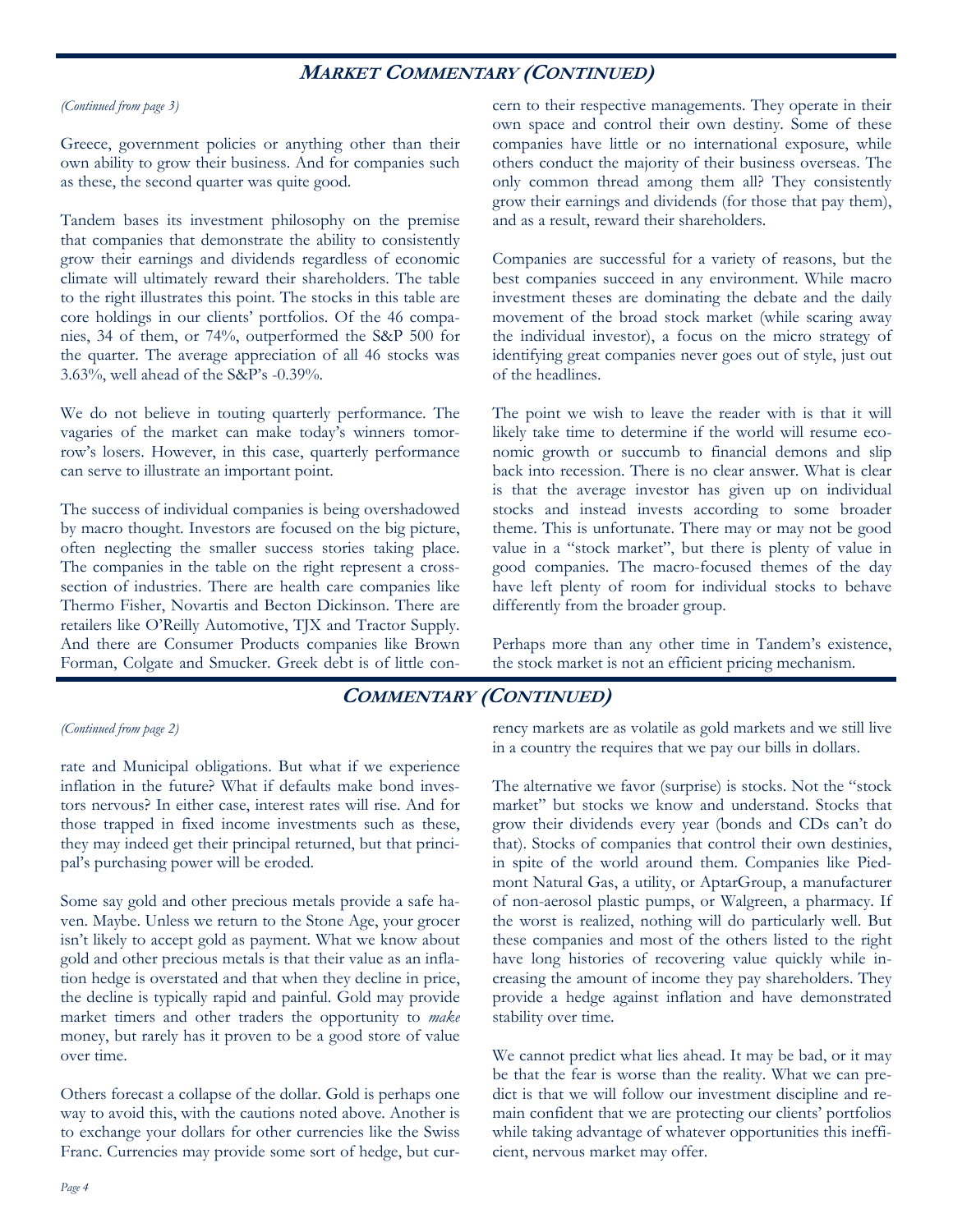

*The table above reflects only the share price appreciation of Tandem's core holdings across multiple styles of portfolio management from March 31, 2011 through June 30, 2011. Not every client portfolio holds each of the stocks listed. This table does not include dividends and should not be construed to represent actual performance experienced by Tandem clients.*